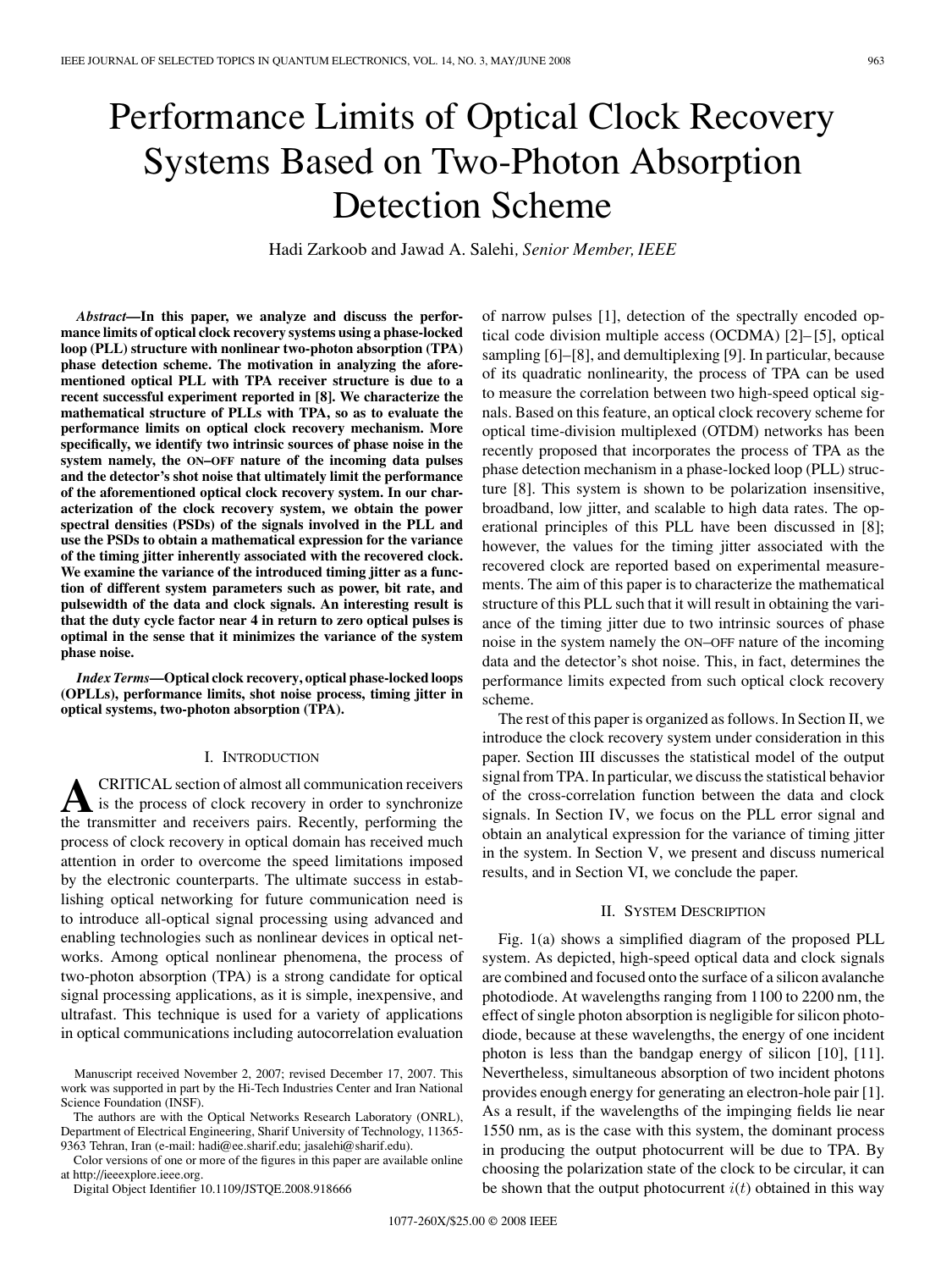

Fig. 1. (a) Optical clock recovery system representation. (b) TPA's photocurent as a function of the time delay between the clock and data signals  $\theta$ . (c) PLL error signal.

is proportional to [8]

$$
i(t) \propto \left(2\left\langle p_c^2(t-\theta)\right\rangle_t + \alpha\left\langle p_d^2(t)\right\rangle_t + 8\left\langle p_d(t)p_c(t-\theta)\right\rangle_t\right)
$$
\n(1)

where  $p_c(t)$  and  $p_d(t)$  are power envelopes of the optical clock and data signals, respectively, and  $\theta$  denotes the relative time delay between these two signals. The term  $\alpha$  is a polarizationdependant factor whose value ranges from 2 to 3 depending on the degree of ellipticity of the data signal polarization state. In this equation,  $\langle \cdot \rangle_t$  indicates the time average imposed by the detector's electron response. The first two terms in (1) are the time average of the data and clock signals and represent a constant background signal level. However, the third term is the crosscorrelation between these two signals and directly depends on their relative time delay  $\theta$ , as shown in Fig. 1(b). After subtracting a dc offset, denoted by  $I_{OS}$ , the resulting bipolar signal is used as the error signal of the PLL. The feedback mechanism is designed in such a way that forces the error signal to zero, which then locks the clock and data signals together with a timing difference  $\theta_0$ , determined by the position of the zero crossing point, as illustrated in Fig. 1(c).

There are several sources of phase noise that contribute to the timing jitter of the recovered clock in this system. The voltagecontrolled oscillator (VCO) phase noise and the timing jitter of the incoming data pulses are just two examples. However, we do not consider them in this paper, as their behavior is identical in all PLLs and have been extensively examined in the literature [12]–[14]. In this paper, in particular, we consider the effect of two other sources of timing jitter that are intrinsic to such optical clock recovery systems and cannot be reduced by using lower noise electronic devices. The first source of noise considered is due to the fact that it is a random sequence of ON or OFF pulses that interacts with the clock signal in order to

produce the error signal, leading to some random fluctuations in the resulting error signal. The second source of noise is the shot noise of the detector. Generally, the shot noise at the output of a photodiode is small when compared to the mean of the output photocurrent. However, in this optical clock recovery system, we subtract the constant offset  $I_{OS}$  from the detector's output photocurrent, hence, forcing it to fluctuate around zero. By doing so, we reduce the SNR at the output of the photodetector and bring out the effect of the shot noise in the system.

## III. STATISTICAL MODELING

In our statistical modeling of the aforementioned sources of noise, we begin by noting that the output photocurrent from the detector, i.e., i(t), is a *filtered shot noise process* [15]. And the intermediate nonfiltered shot noise process, denoted by  $a(t)$ , is generated by the input count rate process  $n(t)$ , expressed as

$$
\eta(t) = \eta \left( 2p_c^2(t - \theta) + \alpha p_d^2(t) + 8p_d(t)p_c(t - \theta) \right)
$$
 (2)

where  $\eta$  is an efficiency factor proportional to the TPA coefficient of the detector. The actual detector's photocurrent, i.e.,  $i(t)$ , is produced by passing  $a(t)$  through a filter whose impulse response is the electron response of the detector, denoted as  $h_e(t)$ . The Fourier transform of  $h_e(t)$ ,  $H_e(f)$ , has the attribute that  $H_e(0) = q$ , where q represents the elementary charge.

It can be easily shown that instead of subtracting the dc offset  $I_{OS}$  from the detector's actual photocurrent, we can subtract a dc amount of  $A_{OS} = I_{OS}/H_e(0) = I_{OS}/q$  from  $a(t)$  prior to passing it through  $h_e(t)$ . In this way, we can combine  $h_e(t)$  with the PLL filter and deal with  $a(t)$  as the output of the photodiode, and hence, responsible for producing the PLL's error signal. The mean and power spectra of  $a(t)$  are closely related to those of  $n(t)$  as [15], [16]

$$
\overline{a(t)} = \bar{g}\,\overline{n(t)}\tag{3}
$$

$$
S_{a,a}(f) = \overline{g^2} \, \overline{n(t)} + \bar{g}^2 S_{n,n}(f) \tag{4}
$$

where the bar sign indicates statistical average and  $S_{a,a}(f)$  and  $S_{n,n}(f)$  represent the power spectral densities (PSDs) of  $a(t)$ and  $n(t)$ , respectively. The terms  $\bar{g}$  and  $\bar{g}^2$  represent the first and the second moment of the detector's avalanche gain.

To obtain the statistical properties of  $n(t)$ , which is a prerequisite in obtaining the statistical properties of  $a(t)$ , we assume that the data and the clock signals are of the form

$$
p_d(t) = \sum_{m = -\infty}^{+\infty} b_m \tilde{p}_d(t - mT_d)
$$
 (5)

$$
p_c(t) = \sum_{m = -\infty}^{+\infty} \tilde{p}_c(t - mT_c)
$$
 (6)

where  $b_m \in \{0, 1\}$  are data binary digits for ON–OFF keying modulation. The term  $\theta$  is the time delay by which the clock signal follows the data signal. The terms  $T_d$  and  $T_c$  are the time durations of the data and clock pulses, respectively. In an OTDM network, assuming that there are *N* users in the network, we have  $T_c = NT_d$ . In (5) and (6),  $\tilde{p}_d(t)$  and  $\tilde{p}_c(t)$  denote zero-centered pulses of data and clock signals, respectively, and are assumed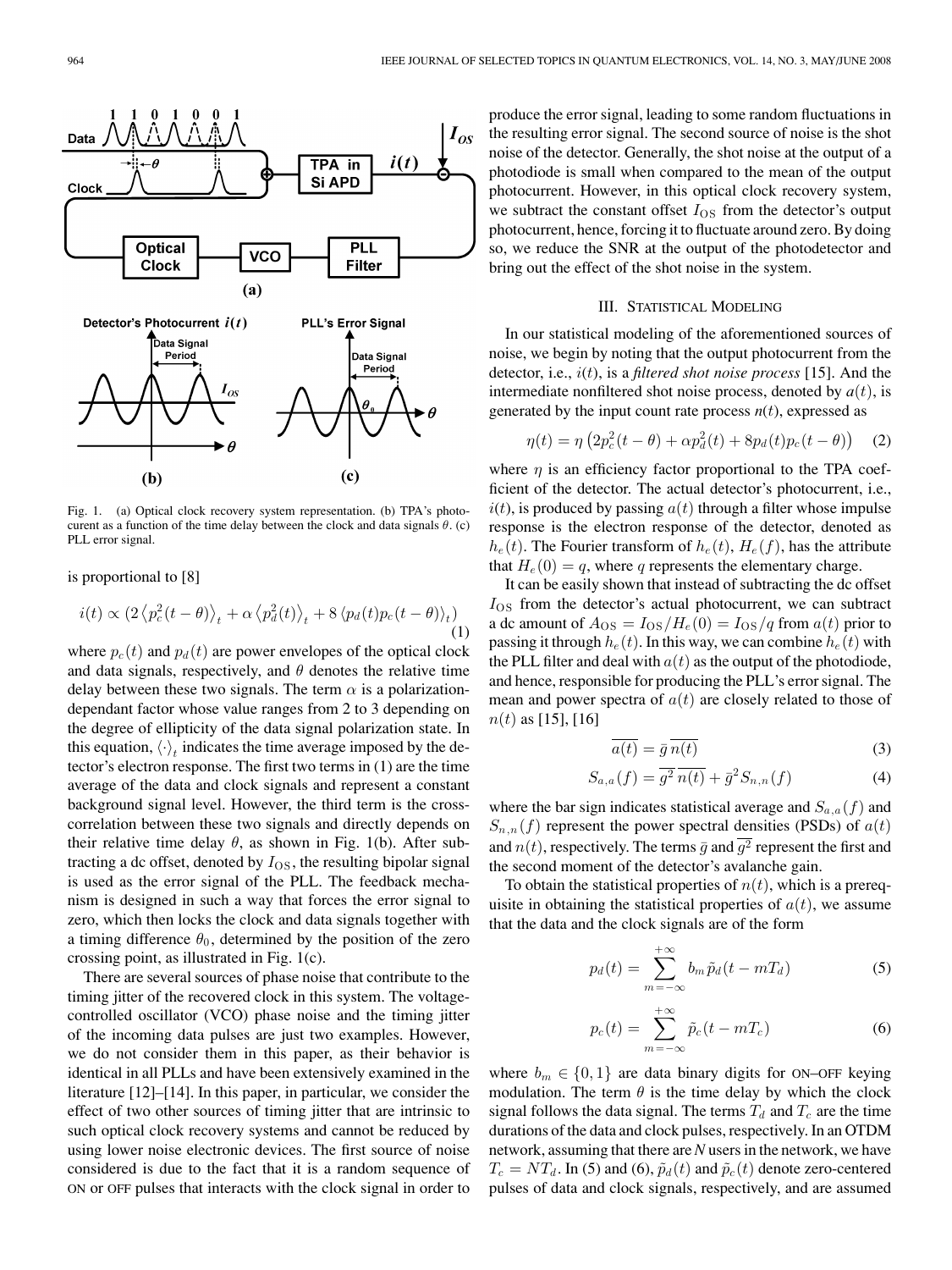to be Gaussian as

$$
\tilde{p}_d(t) = 2P_d \sqrt{\frac{1}{\pi}} \frac{T_d}{w} \exp\left(-\frac{t^2}{w^2}\right) \prod_{T_d}(t)
$$
\n
$$
= a_d \exp\left(-\frac{t^2}{w^2}\right) \prod_{T_d}(t) \tag{7}
$$

$$
\tilde{p}_c(t) = P_c \sqrt{\frac{1}{\pi}} \frac{T_c}{w} \exp\left(-\frac{t^2}{w^2}\right) \prod_{T_c}(t)
$$
\n
$$
= a_c \exp\left(-\frac{t^2}{w^2}\right) \prod_{T_c}(t) \tag{8}
$$

where  $P_d$  and  $P_c$  represent the average power of data and clock signals,  $w$  denotes the pulsewidth parameter, which, for simplicity, is assumed to be the same for both signals, and  $\prod_{T}(t)$  denotes a zero-centered rectangular pulse with unit height and duration  $T, T \in \{T_d, T_c\}$ . Parameters  $a_d = 2P_d \sqrt{(1/\pi)} (T_d/w)$ and  $a_c = P_c \sqrt{(1/\pi)} (T_c/w)$  are simplified notations in representing the Gaussian pulse amplitudes. The factor 2 in  $\tilde{p}_d(t)$  is due to the fact that the data signal is assumed to be comprised of equally likely ones and zeros. Using (5)–(8) in (2), we obtain

$$
n(t) = \eta \left( 2x(t - \theta) + \alpha y(t) + 8 \left( z_1 \left( t - \frac{\theta}{2} \right) + z_2 \left( t - \frac{T_d + \theta}{2} \right) \right) \right)
$$
(9)

where  $x(t)$ ,  $y(t)$ ,  $z_1(t)$ , and  $z_2(t)$  are four auxiliary signals that are temporally aligned with  $p_d(t)$ , and are defined as

$$
x(t) = \sum_{m = -\infty}^{+\infty} \tilde{x}(t - mT_c)
$$
 (10)

$$
y(t) = \sum_{m = -\infty}^{+\infty} b_m \tilde{y}(t - mT_d)
$$
 (11)

$$
z_1(t) = \sum_{m = -\infty}^{+\infty} b_{mN} \tilde{z}_1(t - mT_c)
$$
 (12)

$$
z_2(t) = \sum_{m = -\infty}^{+\infty} b_{mN+1} \tilde{z}_2(t - mT_c)
$$
 (13)

where  $\tilde{x}(t)$ ,  $\tilde{y}(t)$ ,  $\tilde{z}_1(t)$ , and  $\tilde{z}_2(t)$  are single zero-centered pulses given by

$$
\tilde{x}(t) = a_c^2 \exp\left(\frac{-2t^2}{w^2}\right) \prod_{T_c}(t)
$$
\n(14)

$$
\tilde{y}(t) = a_d^2 \exp\left(\frac{-2t^2}{w^2}\right) \prod_{T_d}(t) \tag{15}
$$

$$
\tilde{z}_1(t) = a_d a_c \exp\left(\frac{-\theta^2}{2w^2}\right) \exp\left(\frac{-2t^2}{w^2}\right) \prod_{T_c}(t) \tag{16}
$$

$$
\tilde{z}_2(t) = a_d a_c \exp\left(\frac{-(T_d - \theta)^2}{2w^2}\right) \exp\left(\frac{-2t^2}{w^2}\right) \prod_{T_c}(t).
$$
\n(17)



**Time Origin** 

Fig. 2. Representation of  $p_d(t)p_c(t-\theta)$  by the means of two auxiliary signals  $z_1(t - \theta/2)$  and  $z_2(t - (T_d + \theta)/2)$ . Each clock pulse is assumed to have an overlap with at most two pulses of the data signal at each time.

In writing  $p_d(t)p_c(t-\theta)$  as the sum of two signals  $z_1(t-\theta/2)$ and  $z_2$  ( $t - (T_d + \theta)/2$ ), we have multiplied the *m*th pulse of the clock signal, i.e.,  $\tilde{p}_c(t - mT_c - \theta)$ , by two consecutive pulses, i.e.,  $\tilde{p}_d(t - mNT_d)$  and  $\tilde{p}_d(t - (mN + 1)T_d)$ , of the data signal for all integer values of *m*, as depicted in Fig. 2. In doing so, we have assumed that each clock pulse has an overlap with at most two pulses of the data signal at each time, which is a reasonable assumption when the pulsewidths of data and clock signals are not significantly different.

As the first step in considering the statistical properties of  $n(t)$ , we obtain the statistical mean of  $n(t)$ , conditioned on a fixed time difference of  $\theta$  ( $0 \le \theta \le T_d$ ) between the data and the clock signals. All the auxiliary signals presented in (9) are cyclostationary processes. As a result, by assigning a common random phase with a uniform distribution between 0 and  $T_c$  to the signals  $p_d(t)$  and  $p_c(t)$  (which does not affect their relative time delay), we can find time-independent means of the aforementioned auxiliary signals in terms of their time average over one whole period. This random phase can be simply interpreted as the randomness existing in the time when the system is turned on and the signals are generated. Using the time-independent means of the aforementioned auxiliary signals, we can express the time-independent mean value of (3), denoted by  $\bar{a}$ , as

$$
\overline{a(t)} = \overline{a} = \overline{g}\overline{n(t)}
$$

$$
= \overline{g}\eta \left( 2P_c^2 \frac{1}{\sqrt{2\pi}} \frac{T_c}{w} + \alpha P_d^2 \sqrt{\frac{2}{\pi}} \frac{T_d}{w} + 8P_d P_c \frac{1}{\sqrt{2\pi}} \frac{T_d}{w} \left( \exp\left(\frac{-\theta^2}{2w^2}\right) + \exp\left(\frac{-(T_d - \theta)^2}{2w^2}\right) \right) \right).
$$
(18)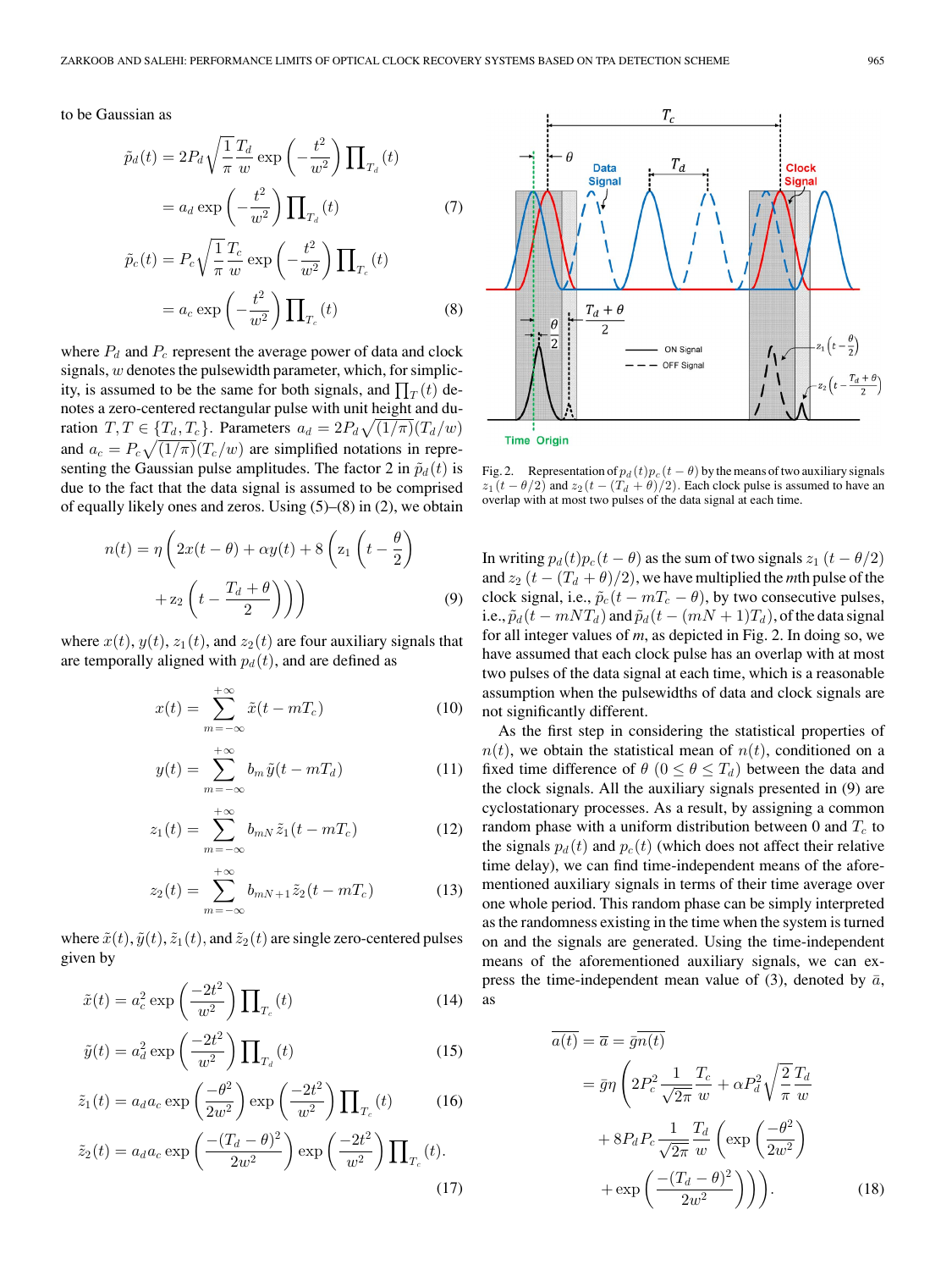## IV. PLL ERROR SIGNAL

In this section, we analyze and discuss the PLL error signal. It can be seen that the  $\theta$ -dependant mean of  $a(t)$  in (18) resembles the shape of the detector's photocurrent as a function of  $\theta$  for  $0 \le \theta \le T_d$ , presented in Fig. 1(b). As previously mentioned, we reduce the value of  $a(t)$  by the dc term  $A_{OS}$  to produce the PLL bipolar error signal in our model. However, this error signal, i.e.,  $a(t) - A_{OS}$ , is *degraded* due to random fluctuations of  $a(t)$ around its mean  $\bar{a}$ . In fact, if we write  $a(t)$  as the summation of its mean  $\bar{a}$  and a zero-mean signal  $n_a(t)$ , then  $n_a(t)$  plays the role of an additive noise term to the PLL's error signal. Assuming that the value of  $\bar{a} - A_{\text{OS}}$  is a linear function of  $\theta$  in the vicinity of zero crossing point  $\theta_0$  [14], we can express the PLL error signal as

$$
a(t) - A_{\text{os}} = (\bar{a} - A_{\text{os}}) + n_a(t) = K_s(\theta - \theta_0) + n_a(t)
$$
  
=  $K_s \left(\theta + \frac{n_a(t)}{K_s} - \theta_0\right) = K_s(\theta + n'_a(t) - \theta_0)$  (19)

where  $K_s$  is the slope of  $\bar{a}$  at  $\theta = \theta_0$  and  $n'_a(t) = n_a(t)/K_s$  is an equivalent noise term. The value of  $K<sub>s</sub>$  can be obtained by evaluating the derivative of the third term in (18) with respect to  $\theta$  at  $\theta = \theta_0$ ; hence,

$$
K_s = \bar{g}\eta \left( 8P_d P_c \frac{1}{\sqrt{2\pi}} \frac{T_d}{w} \left( -\frac{\theta_0}{w^2} \exp\left( -\frac{\theta_0^2}{2w^2} \right) + \frac{(T_d - \theta_0)}{w^2} \exp\left( -\frac{(T_d - \theta_0)^2}{2w^2} \right) \right) \right).
$$
 (20)

If we denote the phase of the data and the clock signals by  $\theta_d$  and  $\theta_c$ , respectively, we can use the notation of  $\theta_d - \theta_c$  to represent the time delay between these two signals instead of  $\theta$ . By substituting this notation in (19), we can indicate the so-called noisy error signal of the PLL as

$$
a(t) - A_{\text{os}} = K_s(\theta + n'_a(t) - \theta_0)
$$
  
=  $K_s(\theta_d + n'_a(t) - (\theta_c + \theta_0)).$  (21)

Equation (21) is a basic equation as it helps to demonstrate the PLL in the *phase domain.* In the phase domain representation of the PLL, the phases of data and clock signals lie at the input and output terminals, respectively, and  $n'_{a}(t)$  represents a noise term that is added to the input signal of the PLL. An illustration of the phase-domain representation of the PLL is presented in Fig. 3.

From Fig. 3, the closed-loop frequency response of the PLL at the phase domain, denoted by  $G(f)$ , can be expressed as

$$
G(f) = \frac{K_s H_s(f) H_{\rm PLL}(f) H_{\rm VCO}(f)}{1 + K_s H_s(f) H_{\rm PLL}(f) H_{\rm VCO}(f)}.
$$
 (22)

Based on the phase-domain representation of the PLL, we can obtain the variance of the PLL's output timing jitter in terms of the PSD of  $n_a'(t)$  and the PLL's closed-loop frequency response



Fig. 3 PLL's phase-domain model.

$$
G(f) \text{ as}
$$
\n
$$
\sigma_p^2 = \int_{-\infty}^{+\infty} S_{n'_a, n'_a}(f) |G(f)|^2 df
$$
\n
$$
= \int_{-\infty}^{+\infty} \frac{S_{n_a, n_a}(f)}{K_s^2} |G(f)|^2 df
$$
\n
$$
= \frac{S_{n_a, n_a}(0)}{K_s^2} \int_{-\infty}^{+\infty} |G(f)|^2 df = \frac{2S_{n_a, n_a}(0)B_f}{K_s^2} (23)
$$

where  $B_f$  is (one sided) equivalent closed-loop bandwidth of the PLL, defined as

$$
B_f = \int_0^\infty |G(f)|^2 \, df. \tag{24}
$$

The third equality in (23) arises from the fact that the closedloop bandwidth of the PLL is much narrower compared to the optical broadband PSD of  $n'_a(t)$ .

From (23), to obtain the value of  $\sigma_p^2$ , we first obtain the value of  $S_{n_a,n_a}(0)$ . To do this, we evaluate the value of  $S_{a,a}(f)$  at the dc frequency that differs from  $S_{n_a,n_a}(0)$  by the expression  $\bar{a}^2 \delta(f)$ , i.e.,  $S_{n_a,n_a}(0) = S_{a,a}(f)|_{\text{dc freq.}} - \bar{a}^2 \delta(f)$ . Equation (4) indicates that  $S_{a,a}(f)|_{def\{eqa\}}$  is comprised of two terms. The first term, denoted by  $S_{\text{shot}}$ , is due to the shot noise and equals to

$$
S_{\text{shot}} = \overline{g^2} \bar{n} = F_A \bar{g}^2 \bar{n} \tag{25}
$$

where  $F_A$  is the excess noise factor of the avalanche photodiode and the value of  $\bar{n}$  is implicitly given by (18). The second term of  $S_{a,a}(f)|_{\text{defree}}$  is proportional to the PSD of  $n(t)$  at the dc frequency. Using the representation given in (9), we can obtain the autocorrelation function of  $n(t)$ , and then, evaluate its Fourier transform  $S_{n,n}(f)$  at the dc frequency. In the Appendix, it is shown that the resulting value for  $S_{n,n}(f)$  at the dc frequency, after being multiplied by  $\bar{g}^2$ , is expressed as

$$
\bar{g}^{2} S_{n,n}(f) |_{\text{dc freq.}} = \bar{a}^{2} \delta(f) + \bar{g}^{2} \eta^{2} \left( \frac{\alpha^{2} \tilde{Y}^{2}(0)}{4T_{d}} + \frac{16(\tilde{Z}_{1}^{2}(0) + \tilde{Z}_{2}^{2}(0))}{T_{c}} + \frac{4\alpha \tilde{Y}(0)(\tilde{Z}_{1}(0) + \tilde{Z}_{2}(0))}{T_{c}} \right)
$$
\n(26)

where  $\tilde{Y}(f)$ ,  $\tilde{Z}_1(f)$ , and  $\tilde{Z}_2(f)$  denote the Gaussian Fourier transforms of the Gaussian-shaped pulses  $\tilde{y}(t)$ ,  $\tilde{z}_1(t)$ , and  $\tilde{z}_2(t)$ , respectively. If we denote the second term in (26) by  $S_{\text{bin}}$ ,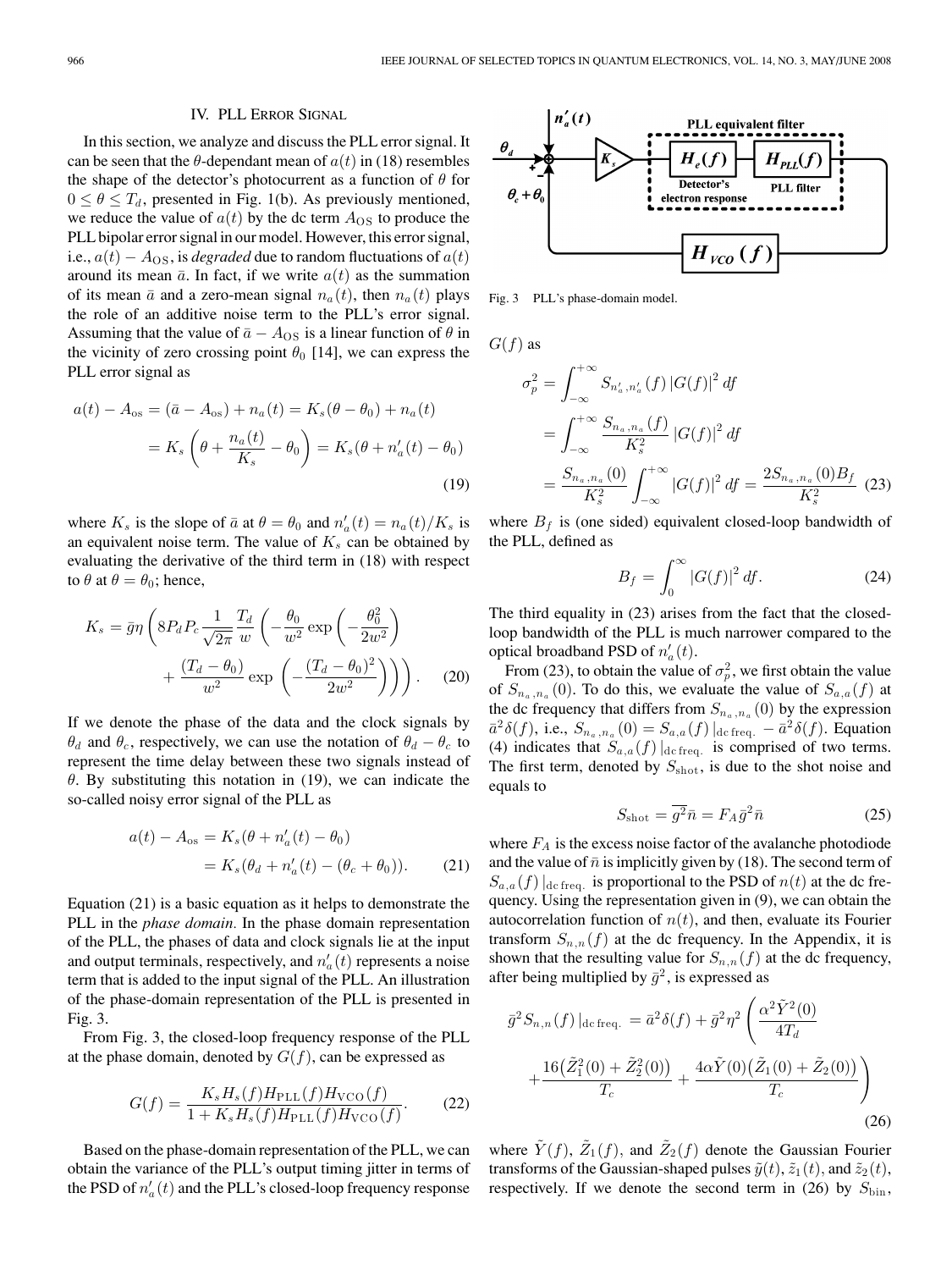the value of  $S_{\text{bin}}$  can be obtained by substituting the Fourier transforms presented in (26) by their value at  $f = 0$ , as

$$
S_{\text{bin}} = \bar{g}^2 \eta^2 \left( \frac{2\alpha P_d^4 T_d^3}{\pi w^2} + \frac{32 P_d^2 P_c^2 T_d^2 T_c}{\pi w^2} \left( \exp\left( -\frac{\theta^2}{w^2} \right) \right) + \exp\left( -\frac{(T_d - \theta)^2}{w^2} \right) \right) + \frac{16\alpha P_d^3 P_c T_d^3}{\pi w^2} \left( \exp\left( -\frac{\theta^2}{2w^2} \right) + \exp\left( -\frac{(T_d - \theta)^2}{2w^2} \right) \right). \tag{27}
$$

Based on the parameters  $S_{\text{shot}}$  and  $S_{\text{bin}}$  and using (4), the value of  $S_{n_a,n_a}(0)$  can be obtained as

$$
S_{n_a, n_a}(0) = S_{a,a}(f)|_{\text{dc freq.}} - \bar{a}^2 \delta(f) = \overline{g^2} \bar{n}
$$
  
+  $\bar{g}^2 S_{n,n}(f)|_{\text{dc freq.}} - \bar{a}^2 \delta(f) = S_{\text{shot}} + S_{\text{bin}}$   
(28)

where in writing the last equality, we have used the definitions of the parameters  $S_{\text{shot}}$  and  $S_{\text{bin}}$  presented earlier. Substituting the value of  $S_{n_a,n_a}(0)$  from (28) in (23), we obtain

$$
\sigma_p^2 = \frac{S_{n_a, n_a}(0)B_f}{K_s^2} = \frac{S_{\text{shot}}B_f}{K_s^2} + \frac{S_{\text{bin}}B_f}{K_s^2} = \sigma_{\text{shot}}^2 + \sigma_{\text{bin}}^2 \tag{29}
$$

where  $\sigma_{\text{shot}}^2$  and  $\sigma_{\text{bin}}^2$  correspond to terms including  $S_{\text{shot}}$  and  $S_{\text{bin}}$ , respectively. Equation (29) indicates that the variance of the timing jitter inherently associated with the recovered clock is represented as the sum of two terms corresponding to the two intrinsic sources of phase noise introduced in Section II.

Note that the value of  $S_{n_a,n_a}(0)$  (and thus  $\sigma_p^2$ ) is a function of  $\theta$  (due to the  $\theta$ -dependence of both  $S_{\text{shot}}$  and  $S_{\text{bin}}$  terms), and consequently, it would be hard to analyze the system for arbitrary changes of  $\theta$ . However, when the PLL reaches its steady state, the value of  $\theta$  changes only over a small interval around  $\theta_0$  denoted by  $(\theta_0 - d\theta, \theta_0 + d\theta)$ . It can be seen that, for practical values of  $d\theta$ , the value of  $S_{n_a,n_a}(0)$  changes only slightly over this interval, and as a result, in obtaining the value of  $S_{n_a,n_a}(0)$ , we can use the value of  $\theta_0$  as a representative of the whole interval  $(\theta_0 - d\theta, \theta_0 + d\theta)$ . In the next section, we will use a set of practical values for the system parameters to obtain the value of  $S_{n_a,n_a}(0)$  for different values of  $\theta$  and numerically demonstrate this feature.

## V. NUMERICAL RESULTS

In this section, we numerically investigate the analytical results presented in the previous section. We begin by giving a numerical example using the same system parameters reported in the experiment in [8], namely,  $P_d = 6$  mW,  $P_c = 12$  mW (which corresponds to average powers of 3 and 6 mW for data and clock signals, respectively, in the passband),  $T_d = 12.5$  ps,  $T_c = 100$  ps, pulsewidth of data and clock signals [full-width at half-maximum (FWHM)] = 4 ps,  $B_f = 5.5$  kHz. For parameter  $\alpha$ , we use the representative value of 3 that corresponds to a linear polarization state for the data signal. The value of  $\eta \bar{g}$  is estimated from the data given in [8] to be  $\eta \bar{g} = 1.56 \times 10^{15} \text{ s}^{-1} \text{W}^{-2}$ . Finally, we substitute the following



Fig. 4. Normalized value of  $S_{n_a n_a} (0)$  versus the time delay between data and clock signals  $\theta$ .

unknown variables by their typical values:  $\bar{g} = 150$ ,  $F_A = 5$ [17], [18], and  $\theta_0 = T_d/4 = 3.125$  ps.

Employing these system parameters and using the value of  $\theta_0$  for  $\theta$ , we obtain a theoretical value of 6.633 × 10<sup>15</sup> s<sup>-1</sup> for  $S_{n_a,n_a}(0)$ , resulting in a timing jitter of about  $\sigma_p = 20$  fs. To examine the behavior of  $S_{n_a,n_a}(0)$  in the vicinity of  $\theta_0$ , we normalized this parameter by its value at  $\theta = \theta_0$  and plot its normalized values as a function of  $\theta$  in the neighborhood of  $\theta_0$ , as depicted in Fig. 4. As illustrated,  $S_{n_a, n_a}(0)$  deviates only by 1% of its value at  $\theta = \theta_0$  for deviations of  $\theta$  as large as 170 fs. This exceeds the practical values of the timing jitter associated with the recovered clock even at the presence of all experimental sources of timing jitter in the system. This, in fact, confirms the assumption that we can use the value of  $S_{n_a,n_a}(0)$ , obtained for  $\theta = \theta_0$ , in evaluating the value of  $\sigma_p$  in the system.

The value of 20 fs calculated here for  $\sigma_p$ , in comparison with the 110 fs timing jitter experimentally reported in [8], indicates that the timing jitter of the recovered clock in this system is mostly dominated by the electrical sources of the phase noise such as the noise due to VCO and the RF synthesizer at the receiver and transmitter sides, respectively. On the other hand, it indicates that by using lower noise system structures, the variance of the timing jitter associated with the recovered clock can be further improved and get close to the fundamental intrinsic limit, as obtained in this paper (see, e.g., [19]).

In Figs. 5–7, we investigate how the different system parameters such as power of the optical data and clock signals, number of users in the OTDM network and the data bit rate affect the value of  $\sigma_p$ . In plotting these figures, we use the aforementioned values as the default value of system parameters, and in each case, we vary the value of those parameters whose effect is under consideration. In the cases that we change the value of the data signal power to explore its effect, we simultaneously change the value of the clock signal power so that the ratio between these two quantities remains at 2. This is because a ratio of 2 between the power of the data and clock signals assures proper operation of the system for different polarization states of the input data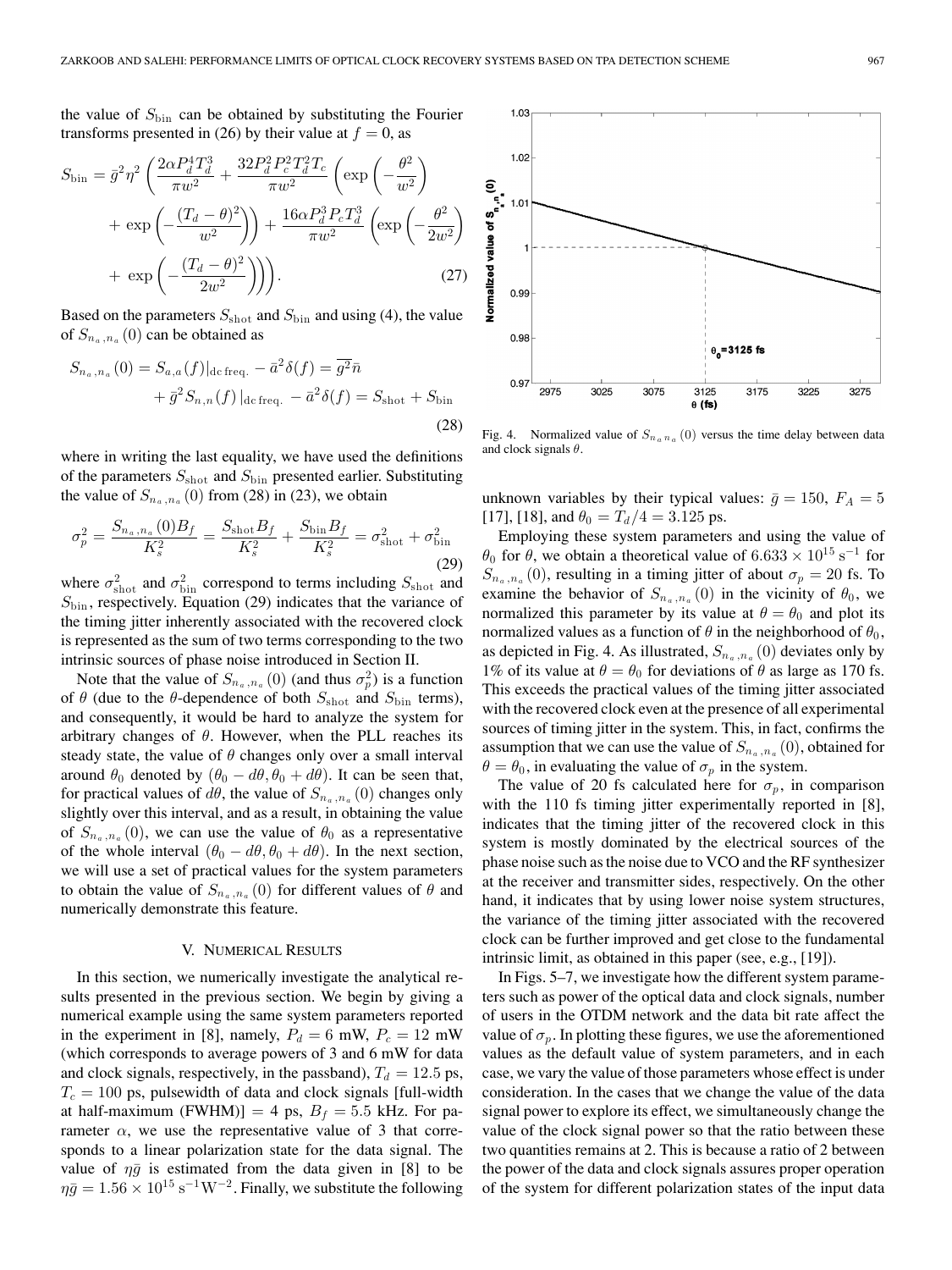

Fig. 5. Standard deviation of the inherent jitter in the system  $\sigma_p$  versus number of users in the OTDM network  $N$  and the data signal power  $P_d$ .



Fig. 6. Ratio between timing jitter due to two intrinsic sources of phase noise in the system versus the data signal power  $P_d$ .

signal [8]. Moreover, when we vary the duration of data pulses  $T<sub>d</sub>$  to examine the effect of data bit rate, we concurrently change the duration of the clock pulses  $T_c$  and also the pulsewidth of both signals, so that the ratio between these parameters remains constant. This, indeed, helps us to deal with realistic parameters for data and clock signals.

Fig. 5 plots the value of  $\sigma_p$  as a function of the data signal power  $P_d$  and the number of users in the OTDM network  $N$ , using solid and dashed curves, respectively. As illustrated in the bottom axis, higher values for the signal powers lead to lower values for the variance of the intrinsic timing jitter in the system.

As previously mentioned, in an OTDM network, for a constant value of the data signal period  $T<sub>d</sub>$ , the clock signal period  $T_c$  is determined by the number of users in the network N. In plotting the dashed curve in Fig. 5, we fix the parameter



Fig. 7. Value of  $\sigma_p$  normalized by the data bit duration  $T_d$  versus data bit rate.

 $T_d$  and display the parameter  $\sigma_p$  as a function of the number of users in the network. The diagram for the values of  $N = 2, 4, 8, 16, \text{ and } 32 \text{ is marked by small circles. As de$ picted, the value of  $\sigma_p$  rises as the number of users increase in the network, which, in fact, is as a result of the corresponding increase in the value of  $T_c$  in the system.

To explore how the two introduced sources of phase noise contribute to the overall timing jitter of the system, we find it useful to plot the value of  $\sigma_{\text{shot}}/\sigma_{\text{bin}}$  as a function of  $P_d$ , as depicted in Fig. 6. As illustrated, for lower values of  $P_d$ , it is the shot noise source that dominates the value of the inherent timing jitter in the system. However, at higher values of the signal powers, the contribution of  $\sigma_{\text{bin}}$  increases in the system and as a result, the value of  $\sigma_p$  is determined by the influence of both  $\sigma_{\text{shot}}$  and  $\sigma_{\text{bin}}$ .

In Fig. 7, we examine the inherent timing jitter associated with the recovered clock for different values of the data bit rate. Since the duration of the data pulses  $T_d$  varies for different values of data bit rate, we plot the normalized value of  $\sigma_p$ , i.e.,  $\sigma_p/T_d$ , as a function of the data bit rate. As illustrated in Fig. 7, the quantity  $\sigma_p/T_d$  demonstrates a sharp fall at lower values of data bit rate. However, it is relatively stabilized for data bit rates more than 100 Gb/s. It means that at lower values of bit duration, the value of timing jitter decreases so that the ratio  $\sigma_p/T_d$  remains approximately constant.

Finally, we study the dependence of  $\sigma_p$  on the pulsewidth parameter  $w$  of the signals (which is assumed to be the same for both data and clock pulses). To better investigate this dependence, we examine the value of  $\sigma_p$  as a function of the duty cycle factor  $f_p$ , defined as

$$
f_p = \frac{T_d}{T_{\text{FWHM}}} \tag{30}
$$

where  $T_{\text{FWHM}}$  denotes FWHM of the data and clock pulses, and is closely related to the pulsewidth parameter  $w$  by the relation  $T_{\text{FWHM}} = 2\sqrt{\ln(2)}w$ . In plotting Fig. 8, we display the value of  $\sigma_p$  as a function of  $f_p$  while keeping the parameter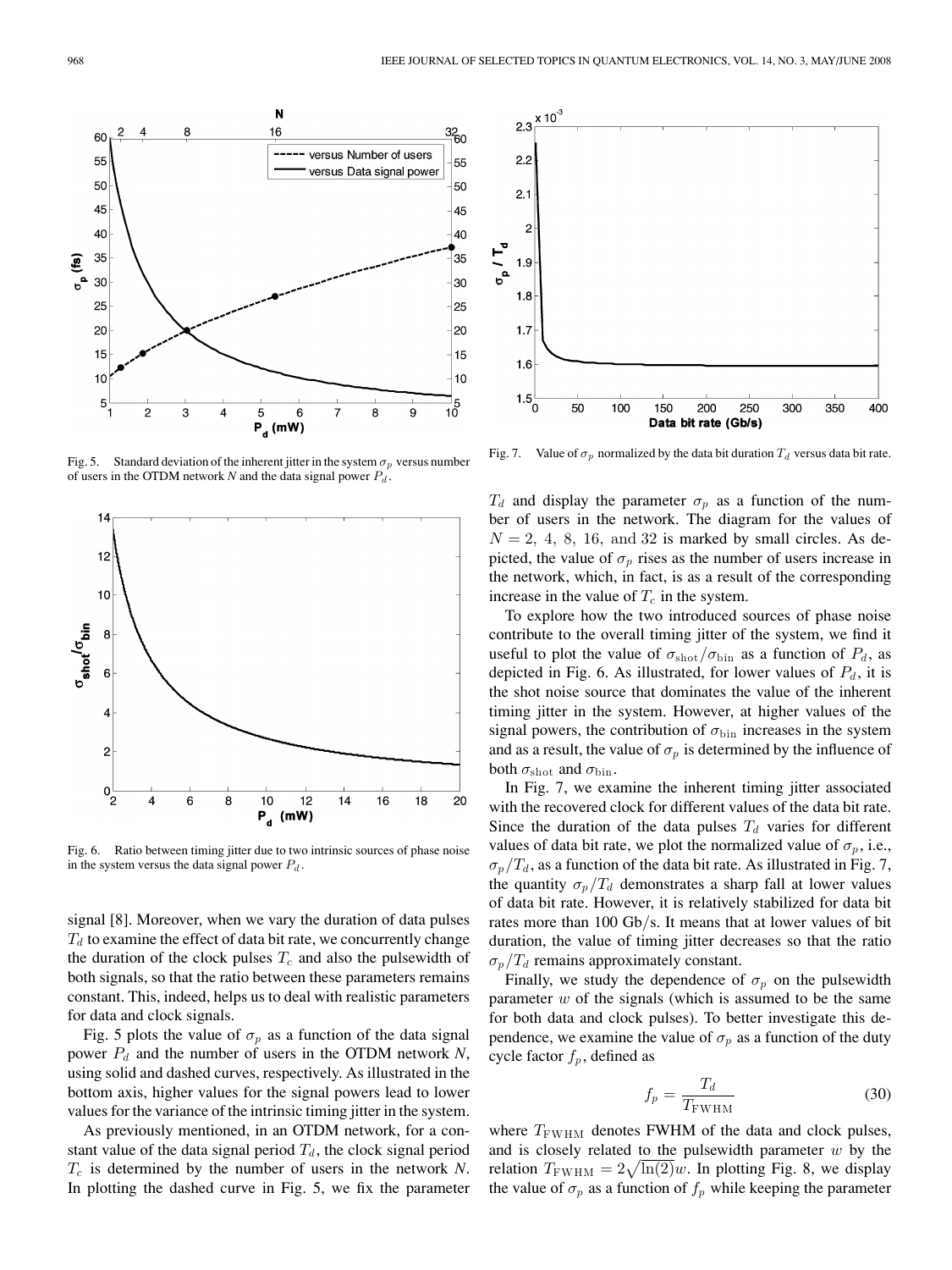

Fig. 8. Standard deviation of the inherent timing jitter in the system  $\sigma_p$  versus duty cycle factor of the data and clock pulses  $f_p$ .



Fig. 9. Optimum duty cycle factor  $f_{p,\text{opt}}$  as a function of the data signal power  $P_d$  and the data bit rate.

 $T_d$  at a constant value. As illustrated in this figure, there is an optimum value for  $f_p$ , denoted by  $f_{p,\text{opt}}$ , for which the value of  $\sigma_p$  is minimized. The value of  $f_{p,\text{opt}}$  for the system parameters described above turns out to be 3.87.

The existence of an optimum value for  $f_p$  can be explained by considering how (18) and (27) depend on  $w$  [(18) and (27) correspond to the shot noise source and binary data source, respectively]. For example, from (18), it follows that the crosscorrelation between data and clock signals has a Gaussian pulse shape whose pulsewidth is proportional to  $w$ , while its amplitude inversely depends on  $w$  that leads to an interaction between two differently behaving (one decreasing and the other increasing) functions of w. Similar interactions occurs in (27) and their net effect determines the value of  $f_{p,\text{opt}}$ .

It can be seen that the value of  $f_{p,\text{opt}}$  does not change considerably for a large range of system parameters. To illustrate this feature, we plot the value of  $f_{p,\text{opt}}$  as a function of the data bit rate and the data signal power in Fig. 9. As depicted, for a large variety of system parameters, the value of  $f_{p,\text{opt}}$  ranges only from 3.86 to 4. This leads us to the result that a duty cycle factor of about 4 can be regarded as optimal in this optical clock recovery system.

## VI. CONCLUSION

In this paper, we analyzed, mathematically, a newly proposed optical clock recovery system based on TPA detection mechanism. We evaluated the effect of two intrinsic sources of timing jitter inherently limiting the performance of this system, namely, random nature of the incoming data pulses and the detector's shot noise. Based on the PSDs of the signals involved in the system, we obtained an analytical expression for the variance of the timing jitter intrinsically accompanying the recovered clock. We observed that the variance of the introduced timing jitter is inversely related to the input signal powers and the input data bit rate. However, its value rises as the number of users increases in an OTDM network. An interesting result was that, for a large variety of system parameters, a duty cycle factor of about 4 was shown to be optimal in the sense that it minimizes the variance of the timing jitter in the recovered clock.

# **APPENDIX**

In the Appendix, we express the autocorrelation function of  $n(t)$ , denoted by  $R_{n,n}(\tau)$ , in order to obtain its Fourier transform at the dc frequency, i.e.,  $S_{n,n}(0)$ . The value of  $n(t)$  from (9) is given by

$$
n(t) = \eta \left( 2x(t - \theta) + \alpha y(t) + 8 \left( z_1 \left( t - \frac{\theta}{2} \right) + z_2 \left( t - \frac{T_d + \theta}{2} \right) \right) \right).
$$
 (A1)

In obtaining the value of  $R_{n,n}(\tau)$ , as we described when presenting (18) of the paper, we assume a common random phase with uniform distribution over  $(0, T_c)$  for all terms in (A1) which, as previously discussed, does not affect the validity of the results. At this step, we neglect the oscillations of  $\theta$  in (A1) and obtain the autocorrelation function of  $n(t)$  conditioned on a fixed  $\theta$ . The value of  $R_{n,n}(\tau)$  can be expressed in terms of the auto- and cross-correlation functions of its components presented in (A1) as

$$
R_{n,n}(\tau) = 4R_{x,x}(\tau) + \alpha^2 R_{y,y}(\tau) + 64R_{z_1,z_1}(\tau) + 64R_{z_2,z_2}(\tau) + 2\alpha (R_{x,y}(\tau - \theta) + R_{y,x}(\tau + \theta)) + 16\left(R_{x,z_1}\left(\tau - \frac{\theta}{2}\right) + R_{z_1,x}\left(\tau + \frac{\theta}{2}\right)\right) + 16\left(R_{x,z_2}\left(\tau + \frac{T_d - \theta}{2}\right) + R_{z_2,x}\left(\tau - \frac{T_d - \theta}{2}\right)\right)
$$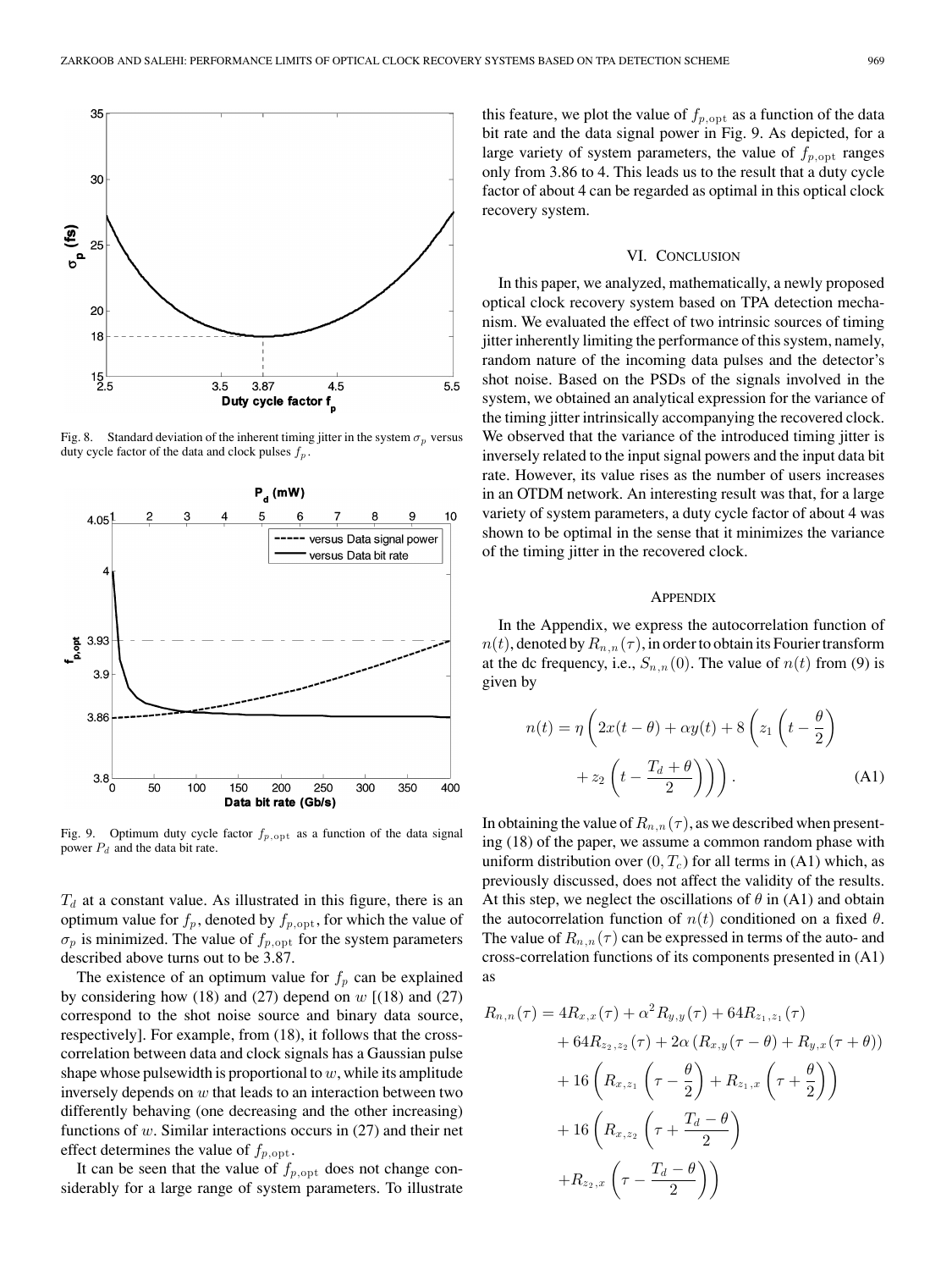$$
+ 8\alpha \left(R_{y,z_1}\left(\tau + \frac{\theta}{2}\right) + R_{z_1,y}\left(\tau - \frac{\theta}{2}\right)\right)
$$
  
+ 8\alpha \left(R\_{y,z\_2}\left(\tau + \frac{T\_d + \theta}{2}\right)\right)  
+ R\_{z\_2,y}\left(\tau - \frac{T\_d + \theta}{2}\right)\right)  
+ 64 \left(R\_{z\_1,z\_2}\left(\tau + \frac{T\_d}{2}\right) + R\_{z\_2,z\_1}\left(\tau - \frac{T\_d}{2}\right)\right). (A2)

All of the auto- and cross-correlations presented in (A2) can be obtained using elementary stochastic processes theory and we list only the results

$$
R_{x,x}(\tau) = \frac{1}{T_c} \tilde{x}(\tau) \circledast \tilde{x}(\tau)
$$
 (A3)

where the  $\circledast$  sign shows the circular convolution operation between two pulses. The circular convolution operation between two arbitrary pulses  $\tilde{w}_1(t)$  and  $\tilde{w}_2(t)$  with durations  $T_1$  and  $T_2$ , respectively, is defined in terms of the ordinary convolution operation between the first pulse and the periodically repeated version of the second pulse, as

$$
\tilde{w}_1(t) \circledast \tilde{w}_2(t) = \tilde{w}_1(t) * \left( \sum_{m=-\infty}^{+\infty} \tilde{w}_2(t - mT_2) \right) \quad (A4)
$$

where  $*$  denotes the ordinary convolution operation. Note that by this definition, the circular convolution operation is not a commutative operation when  $T_1$  and  $T_2$  are not identical.

For other correlation functions, we have

$$
R_{y,y}(\tau) = \frac{1}{4T_d}\tilde{y}(\tau) \circledast \tilde{y}(\tau) + \frac{1}{4T_d}\tilde{y}(\tau) * \tilde{y}(\tau)
$$
 (A5)

$$
R_{z_1,z_1}(\tau) = \frac{1}{4T_c} \tilde{z}_1(\tau) \circledast \tilde{z}_1(\tau) + \frac{1}{4T_c} \tilde{z}_1(\tau) * \tilde{z}_1(\tau) \tag{A6}
$$

$$
R_{z_2,z_2}(\tau) = \frac{1}{4T_c} \tilde{z}_2(\tau) \circledast \tilde{z}_2(\tau) + \frac{1}{4T_c} \tilde{z}_2(\tau) * \tilde{z}_2(\tau) \tag{A7}
$$

$$
R_{x,y}(\tau) = R_{y,x}(\tau) = \frac{1}{2T_d} \tilde{x}(\tau) \circledast \tilde{y}(\tau)
$$
 (A8)

$$
R_{x,z_1}(\tau) = R_{z_1,x}(\tau) = \frac{1}{2T_c}\tilde{x}(\tau) \circledast \tilde{z}_1(\tau)
$$
 (A9)

$$
R_{x,z_2}(\tau) = R_{z_2,x}(\tau) = \frac{1}{2T_c} \tilde{x}(\tau) \circledast \tilde{z}_2(\tau)
$$
 (A10)

$$
R_{y,z_1}(\tau) = R_{z_1,y}(\tau) = \frac{1}{4T_c} \tilde{z}_1(\tau) \circledast \tilde{y}(\tau) + \frac{1}{4T_c} \tilde{z}_1(\tau) * \tilde{y}(\tau).
$$
\n(A11)

The cross-correlation function between signals  $z_2(t)$  and  $y(t)$ can be obtained using a shifted version of  $y(t)$  defined as  $y'(t) =$  $y(t + T_d)$ . For  $y'(t)$  defined in this way, it can be easily seen that the pulses of  $z_2(t)$  are temporarily aligned with those pulses of  $y'(t)$  that have contributed in constructing them. It can be shown that the cross-correlation function between signals  $z_2(t)$  and  $y(t)$  reads

$$
R_{y',z_2}(\tau) = R_{z_2,y'}(\tau) = \frac{1}{4T_c} \tilde{z}_2(\tau) \circledast \tilde{y}(\tau) + \frac{1}{4T_c} \tilde{z}_2(\tau) * \tilde{y}(\tau).
$$
\n(A12)

Since  $y'(t)$  is a shifted version of  $y(t)$ , the values of  $R_{y,z_2}(\tau)$  and  $R_{z_2,y}(\tau)$  can be directly obtain from  $R_{y',z_2}(\tau)$  and  $R_{z_2,y'}(\tau)$  as

$$
R_{y,z_2}(\tau) = R_{y',z_2}(\tau - T_d)
$$
 (A13)

$$
R_{z_2,y}(\tau) = R_{z_2,y'}(\tau + T_d). \tag{A14}
$$

And finally, we have

$$
R_{z_1,z_2}(\tau) = R_{z_2,z_1}(\tau) = \frac{1}{4T_c} \tilde{z}_1(\tau) \circledast \tilde{z}_2(\tau). \tag{A15}
$$

Using  $(A3)$  and  $(A5)$ – $(A15)$  in  $(A2)$  gives us the value of  $R_{n,n}(\tau)$ . The Fourier transform of  $R_{n,n}(\tau)$ , i.e.,  $S_{n,n}(f)$ , can be obtained using elementary properties of the Fourier transform. The resulting value of  $S_{n,n}(f)$  at the dc frequency would be

$$
S_{n,n}(f)|_{\text{dc freq.}} = \bar{n}^{2} \delta(f)
$$
  
+ 
$$
\eta^{2} \left( \frac{\alpha^{2} \tilde{Y}^{2}(0)}{4T_{d}} + \frac{16(\tilde{Z}_{1}^{2}(0) + \tilde{Z}_{2}^{2}(0))}{T_{c}} + \frac{4\alpha \tilde{Y}(0)(\tilde{Z}_{1}(0) + \tilde{Z}_{2}(0))}{T_{c}} \right).
$$
 (A16)

Multiplying both sides of (A16) by  $\bar{q}^2$ , leads us to the (26) of the paper.

#### **REFERENCES**

- [1] F. R. Laughton, J. H. Marsh, D. A. Barrow, and E. L. Portnoi, "The two-photon absorption semiconductor waveguide autocorrelator," *IEEE J. Quantum Electron.*, vol. 30, no. 3, pp. 838–845, Mar. 1994.
- [2] Z. Zheng, A. M. Weiner, J. H. Marsh, and M. M. Karkhanehchi, "Ultrafast optical thresholding based on two-photon absorption GaAs waveguide photodetectors," *IEEE Photon. Technol. Lett.*, vol. 9, no. 4, pp. 493–495, Apr. 1997.
- [3] Z. Zheng, H. Sardesai, C. C. Chang, S. Shen, A. M. Weiner, J. H. Marsh, and M. M. Kharkhanehchi, "Nonlinear detection of spectrally coded ultrashort pulse by two-photon absorption GaAs waveguide photodetectors," in *Proc. Conf. Lasers Electro-Opt. (CLEO)*, San Francisco, CA, 1998, pp. 97–98.
- [4] K. Jamshidi and J. A. Salehi, "Performance analysis of spectral-phaseencoded optical CDMA system using two-photon-absorption receiver structure for asynchronous and slot-level synchronous transmitters," *J. Lightw. Technol.*, vol. 25, no. 6, pp. 1638–1645, Jun. 2007.
- [5] K. Jamshidi and J. A. Salehi, "Statistical characterization and bit-error rate analysis of lightwave systems with optical amplification using twophoton-absorption receiver structures," *J. Lightw. Technol.*, vol. 24, no. 3, pp. 1302–1316, Mar. 2006.
- [6] K. Kikuchi, "Optical sampling system at 1.5 mm using two photon absorption in Si avalanche photodiode," *Electron. Lett.*, vol. 34, no. 13, pp. 1354–1355, Jun. 1998.
- [7] P. J. Maguire, L. P. Barry, T. Krug, M. Lynch, A. L. Bradley, J. F. Donegan, and H. Folliot, "All-optical sampling utilizing two-photon absorption in semiconductor microcavity," *Electron. Lett.*, vol. 41, no. 8, pp. 489–490, Apr. 2005.
- [8] R. Salem, A. A. Ahmadi, G. E. Tudury, G. M. Carter, and T. E. Murphy, "Two-photon absorption for optical clock recovery in OTDM networks," *J. Lightw. Technol.*, vol. 24, no. 9, pp. 3353–3362, Sep. 2006.
- [9] B. C. Thomsen, L. P. Barry, J. M. Dudley, and J. D. Harvey, "Ultrahigh speed all-optical demultiplexing based on two-photon absorption in a laser diode," *Electron. Lett.*, vol. 34, no. 19, pp. 1871–1872, Sep. 1998.